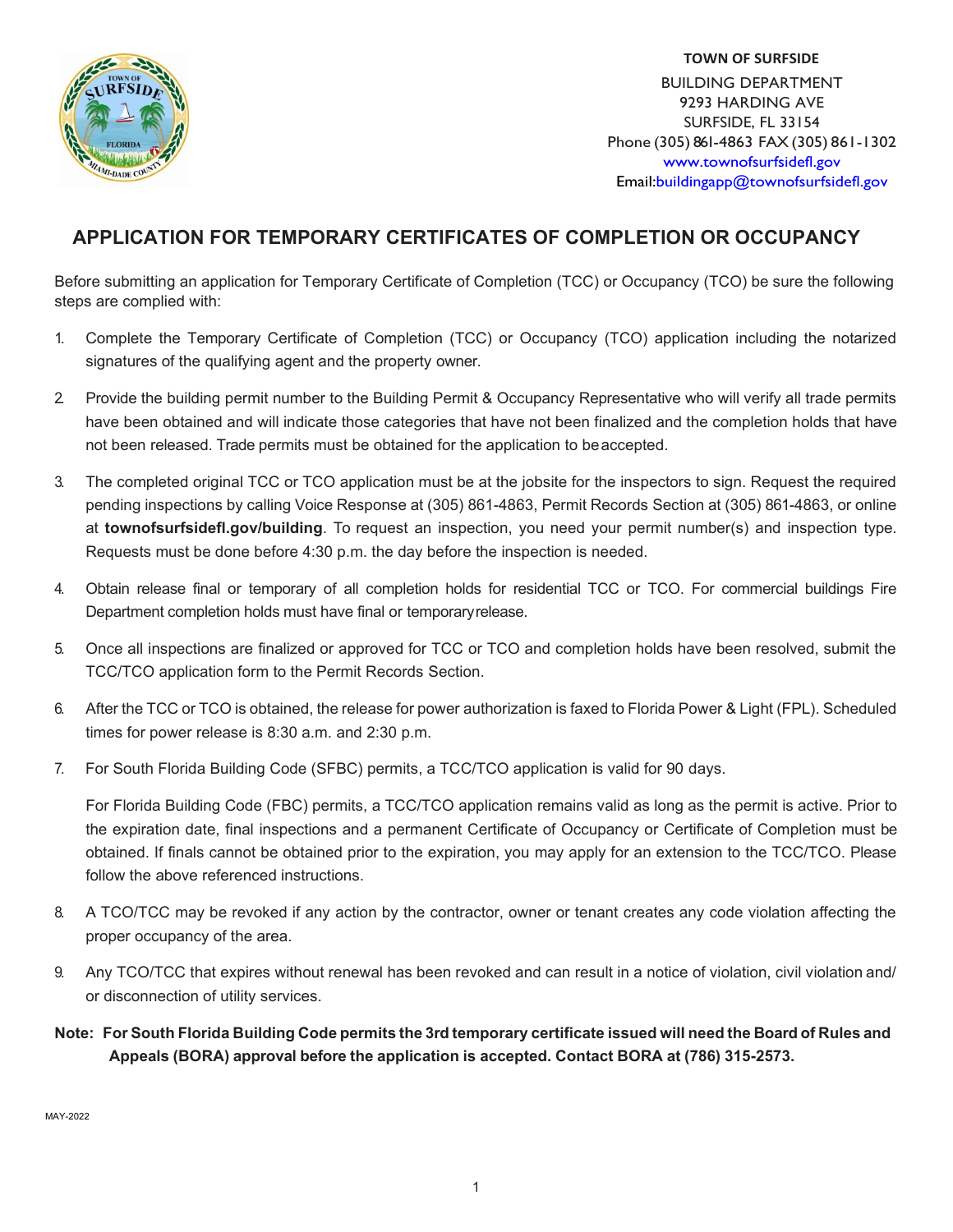## **APPLICATION FOR TEMPORARY CERTIFICATES OF COMPLETION OR OCCUPANCY**

LOCATION ADDRESS: UNIT #

PERMIT #

**REASON FOR TEMPORARY CO:** List below all outstanding work which is to be completed in order to receive all final inspections and a permanent Certificate of Completion or Occupancy. Indicate if outstanding work is for shell or interior.

Projected completion date of work  $\frac{1}{\sqrt{2}}$  /  $\frac{1}{\sqrt{2}}$  /  $\frac{1}{\sqrt{2}}$  /  $\frac{1}{\sqrt{2}}$  /  $\frac{1}{\sqrt{2}}$  /  $\frac{1}{\sqrt{2}}$  /  $\frac{1}{\sqrt{2}}$  /  $\frac{1}{\sqrt{2}}$  /  $\frac{1}{\sqrt{2}}$  /  $\frac{1}{\sqrt{2}}$  /  $\frac{1}{\sqrt{2}}$  /  $\frac{1}{\sqrt{2}}$  /  $\frac{1}{\sqrt$ **Note: Please read all instructions and fill in all portions of this application. This application must be submitted to the Building Department and fees must be paid in order for the Temporary CC, CO or extensions to be issued.**

**CONTRACTOR'S AFFIDAVIT:** This is to certify that I am aware of my responsibility to obtain all Final Inspections and to obtain the required permanent CC/CO or an extension of the Temporary CC/CO as described in the attached. Sanctions against my license may be imposed for failure to obtain all necessary finals and the Permanent Certificate of Completion or Occupancy.

| QUALIFIER: <u>Called Charles (Print Name)</u>                                                                                                                                                                                                                                                                                                                      |  |  |
|--------------------------------------------------------------------------------------------------------------------------------------------------------------------------------------------------------------------------------------------------------------------------------------------------------------------------------------------------------------------|--|--|
| $X$ $(Qualifier's Signature)$                                                                                                                                                                                                                                                                                                                                      |  |  |
| $\begin{picture}(150,10) \put(0,0){\vector(1,0){100}} \put(15,0){\vector(1,0){100}} \put(15,0){\vector(1,0){100}} \put(15,0){\vector(1,0){100}} \put(15,0){\vector(1,0){100}} \put(15,0){\vector(1,0){100}} \put(15,0){\vector(1,0){100}} \put(15,0){\vector(1,0){100}} \put(15,0){\vector(1,0){100}} \put(15,0){\vector(1,0){100}} \put(15,0){\vector(1,0){100}}$ |  |  |
|                                                                                                                                                                                                                                                                                                                                                                    |  |  |
| <b>STATE OF FLORIDA COUNTY OF MIAMI-DADE</b><br>Sworn to and subscribed before me by means of                                                                                                                                                                                                                                                                      |  |  |
| $^-$ physical presence OR online notarizations                                                                                                                                                                                                                                                                                                                     |  |  |
|                                                                                                                                                                                                                                                                                                                                                                    |  |  |
|                                                                                                                                                                                                                                                                                                                                                                    |  |  |
|                                                                                                                                                                                                                                                                                                                                                                    |  |  |
| Print Name<br>(SEAL)                                                                                                                                                                                                                                                                                                                                               |  |  |
|                                                                                                                                                                                                                                                                                                                                                                    |  |  |
|                                                                                                                                                                                                                                                                                                                                                                    |  |  |
|                                                                                                                                                                                                                                                                                                                                                                    |  |  |

## **OWNER AFFIDAVIT**

I UNDERSTAND THAT MY EXECUTION OF THIS APPLICATION AND AGREEMENT INCLUDES AUTHORIZATION FOR THE MIAMI-DADE COUNTY DEPARTMENT OF REGULATORYANDECONOMICRESOURCESTOORDER,WITHOUTNOTICETOME,FLORIDAPOWER & LIGHTCOMPANYORANYOTHERELECTRICUTILITYCOMPANY TO DISCONNECT ELECTRICAL POWER TO THE PROPERTY UPON FAILURE TO OBTAIN ALL FINAL INSPECTIONS AND A PERMANENT CO. I FURTHER UNDERSTAND THAT FAILURE TO OBTAIN FINAL INSPECTIONS AND A PERMANENT CO WILL RESULT IN A TICKET BEINGISSUED.

#### **STATE OF FLORIDA COUNTY OF MIAMI-DADE** Sworn to and subscribed before me by means of

|                                                                                                                                                                                                                                                                                                                           | Sworn to and subscribed before me by means of<br>physical presence OR _online notarizations |  |  |
|---------------------------------------------------------------------------------------------------------------------------------------------------------------------------------------------------------------------------------------------------------------------------------------------------------------------------|---------------------------------------------------------------------------------------------|--|--|
| (Signature of Owner)                                                                                                                                                                                                                                                                                                      | this $\qquad \qquad \text{day of} \qquad \qquad 20 \qquad \qquad$                           |  |  |
|                                                                                                                                                                                                                                                                                                                           |                                                                                             |  |  |
|                                                                                                                                                                                                                                                                                                                           |                                                                                             |  |  |
|                                                                                                                                                                                                                                                                                                                           |                                                                                             |  |  |
|                                                                                                                                                                                                                                                                                                                           | (SEAL)                                                                                      |  |  |
| Address: <u>Address: Address: Address:</u>                                                                                                                                                                                                                                                                                |                                                                                             |  |  |
|                                                                                                                                                                                                                                                                                                                           |                                                                                             |  |  |
| Phone (<br>) and the contract of $\mathcal{L}$ and $\mathcal{L}$ and $\mathcal{L}$ and $\mathcal{L}$ and $\mathcal{L}$ and $\mathcal{L}$ and $\mathcal{L}$ and $\mathcal{L}$ and $\mathcal{L}$ and $\mathcal{L}$ and $\mathcal{L}$ and $\mathcal{L}$ and $\mathcal{L}$ and $\mathcal{L}$ and $\mathcal{L}$ and $\mathcal$ |                                                                                             |  |  |